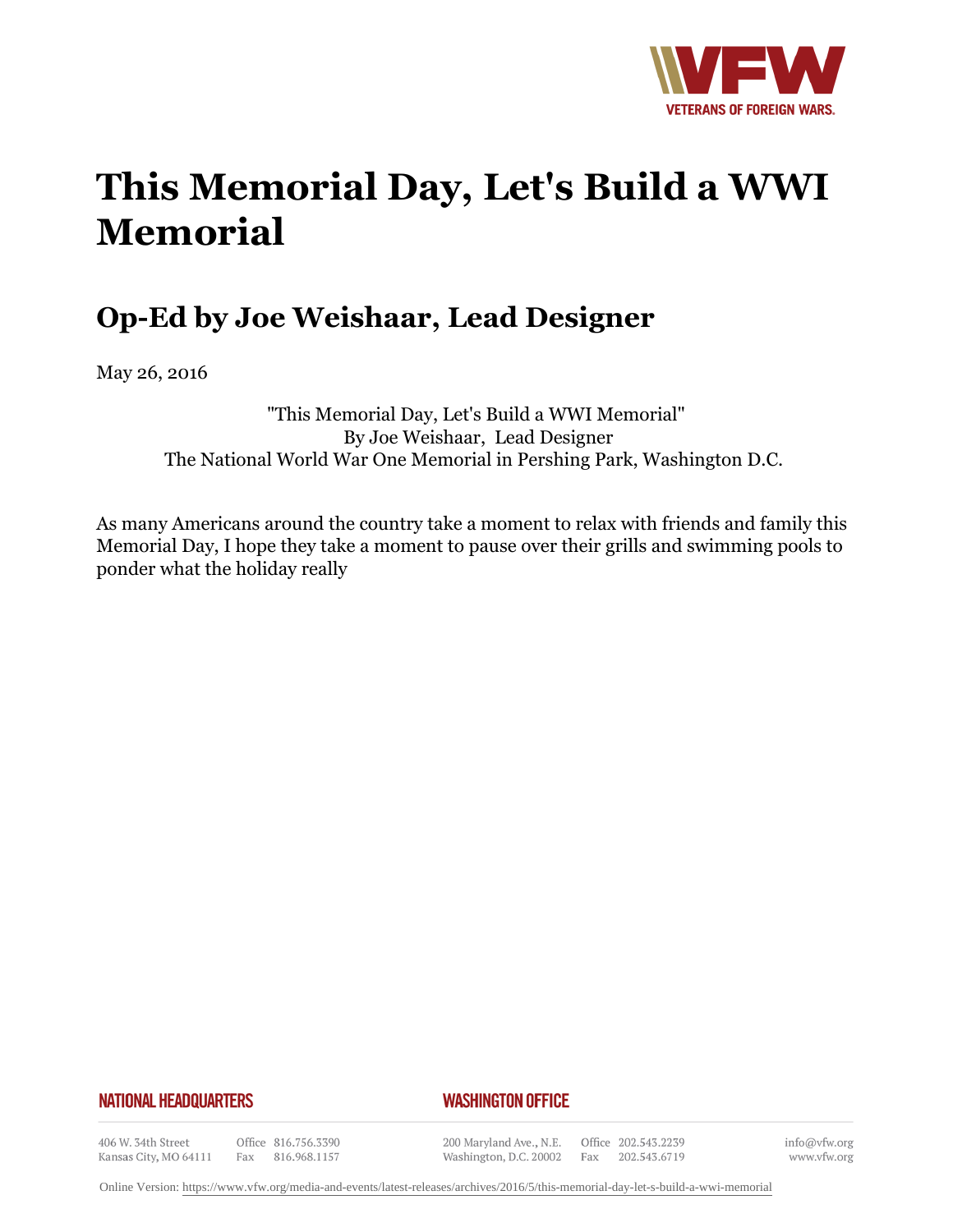

#### represents.

It's been my absolute pleasure the last 10 months to be involved in what I often consider an overwhelming project; designing the National World War One Memorial in Washington, D.C. I must admit that before I began I hadn't given much thought to WWI.

For anyone who didn't know that there isn't already a National WWI Memorial in D.C., I can't say I blame you. It was a war that happened nearly two generations before I was born and events like WWII and the Great Depression greatly overshadowed learning about it while I was in school. Yet here we are, and next year is the 100th anniversary of American troops heading over to Europe. Our capital is lacking a memorial to what is commonly referred to as "The Great War" and "the war to end all wars." It was a war that changed the face of our industry, our technology and our place in the world.

As a 26 year old, I don't yet fully know what I can do to make change and progress in this country, but I do know that 100 years ago young Americans just like me were about to head off to fight in WWI, and they fought for the ideals that would go on to define the American century.

When I submitted a design to this competition nearly a year ago I only had a glimmer of hope that it would progress to this stage. However, I did so with the idea that it was